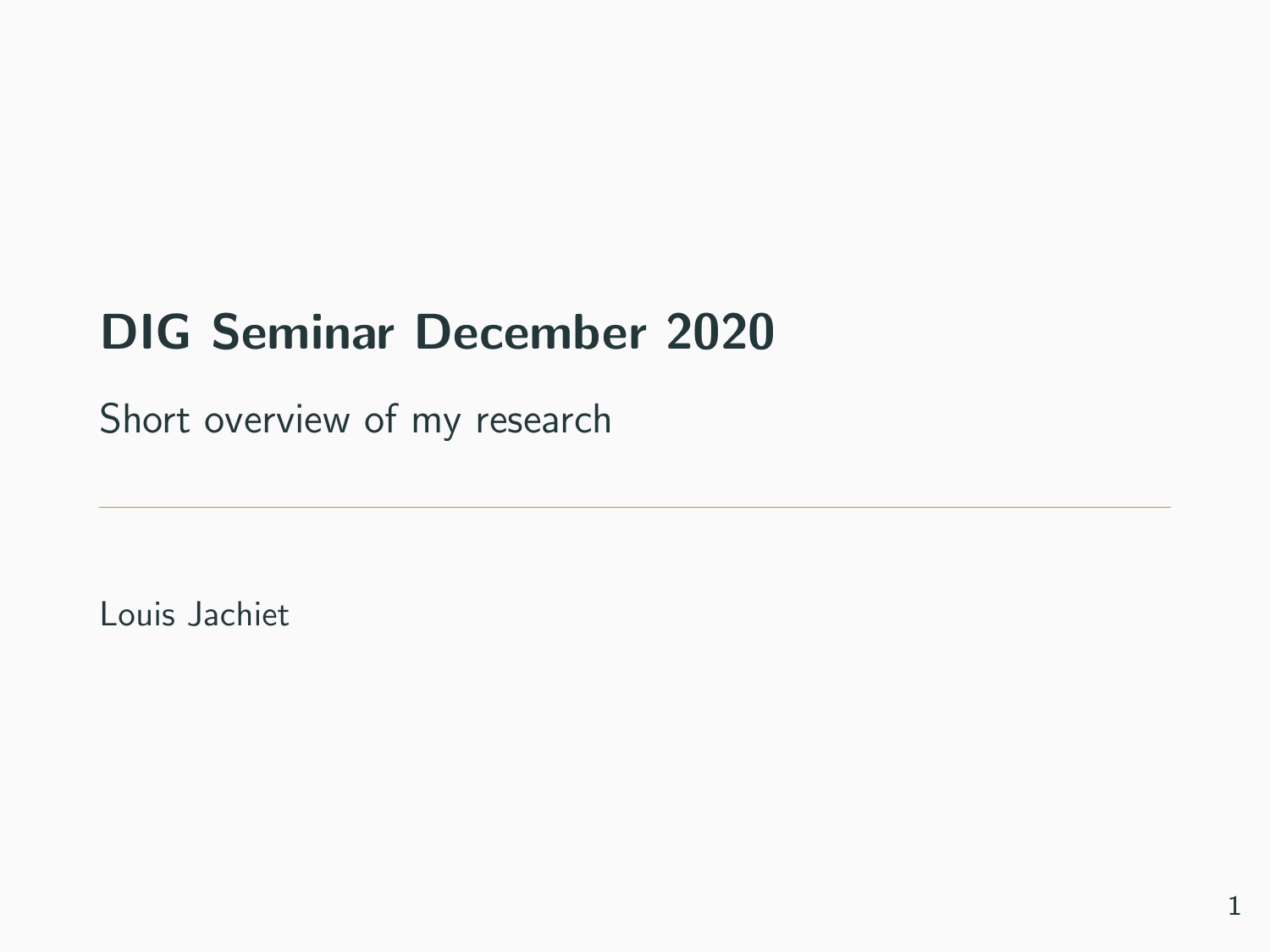## <span id="page-1-0"></span>[Context: Query evaluation](#page-1-0)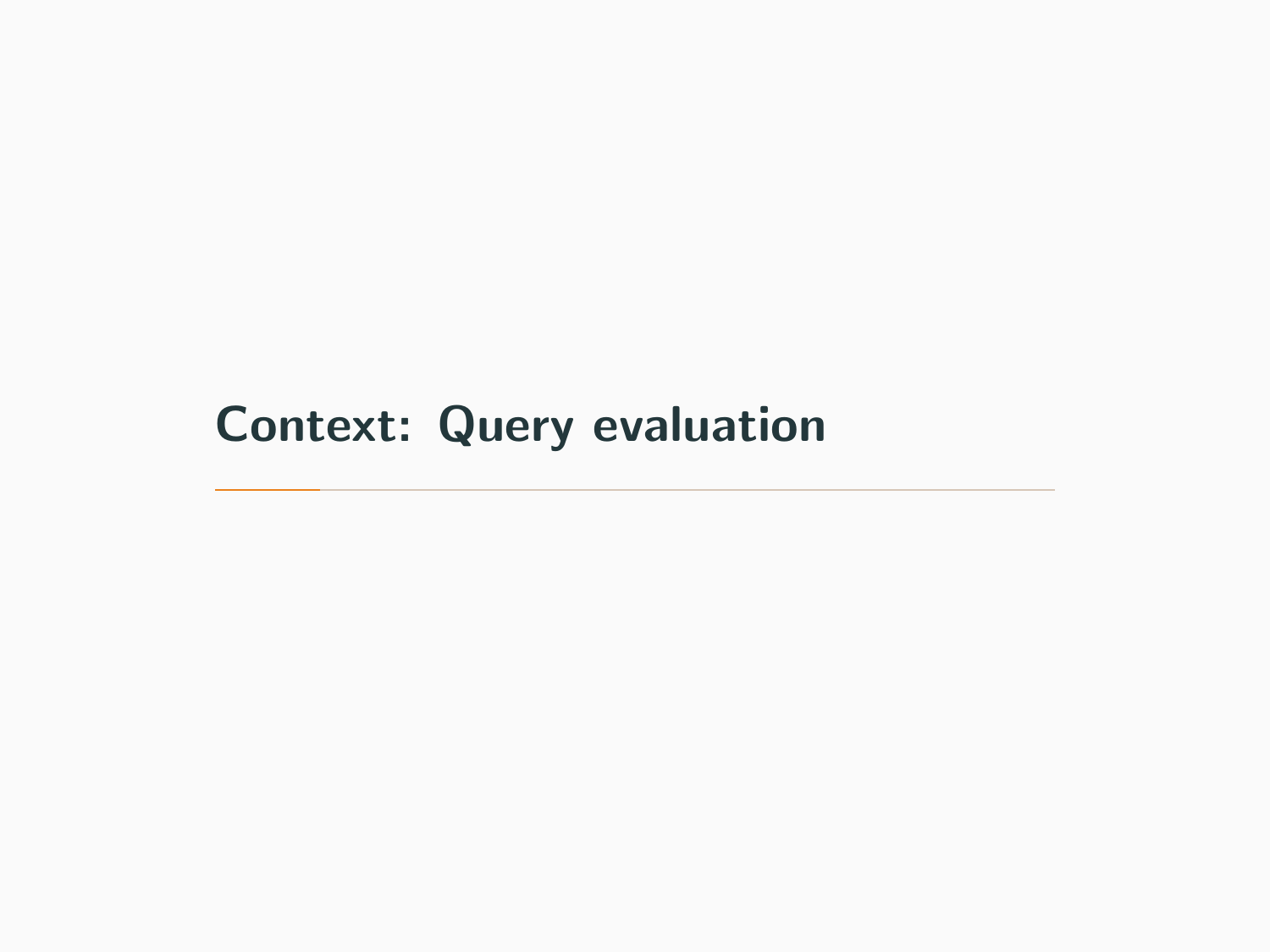#### The evaluation problem for databases

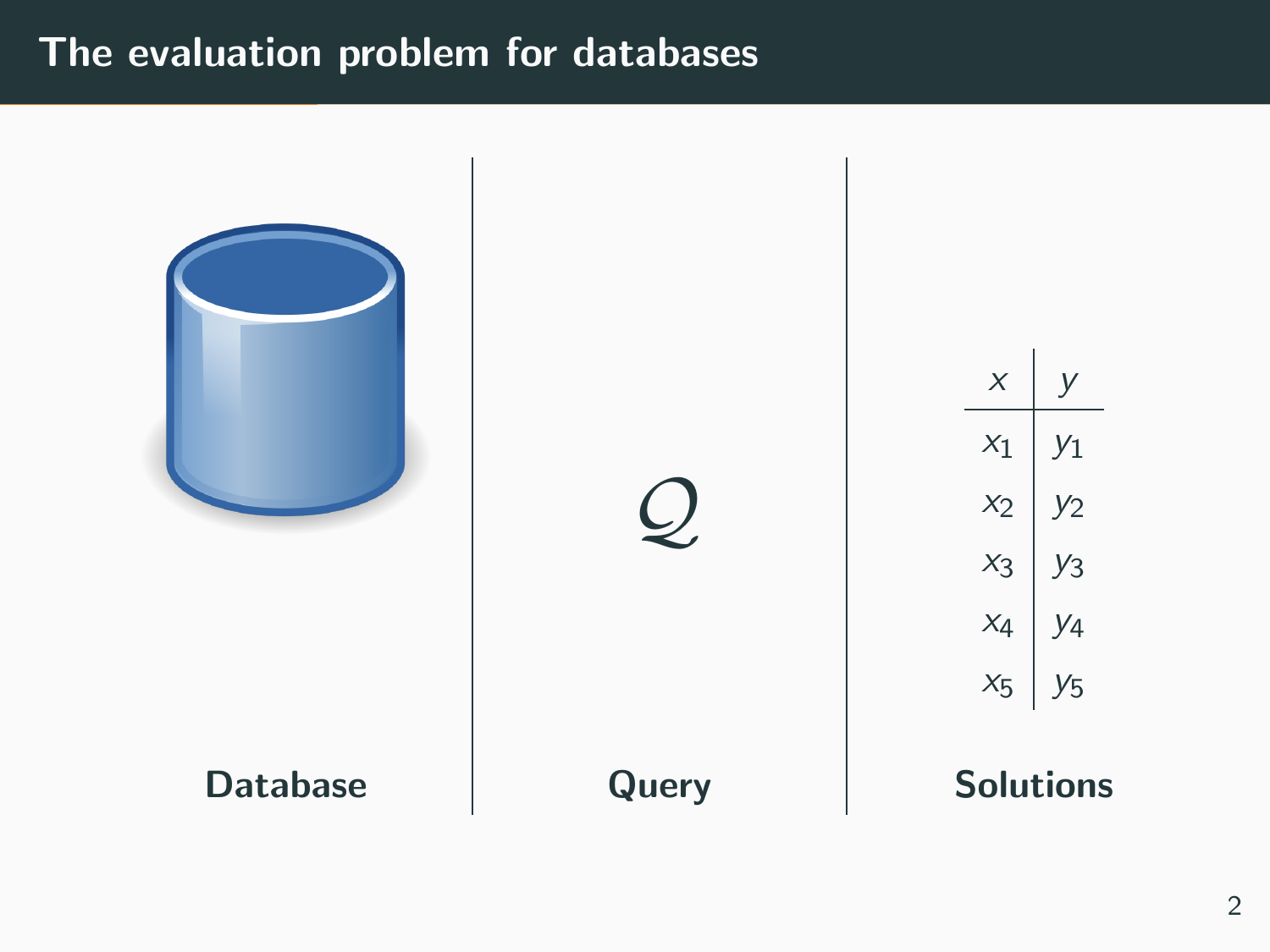## <span id="page-3-0"></span>[More expressive queries and more](#page-3-0) [diverse models](#page-3-0)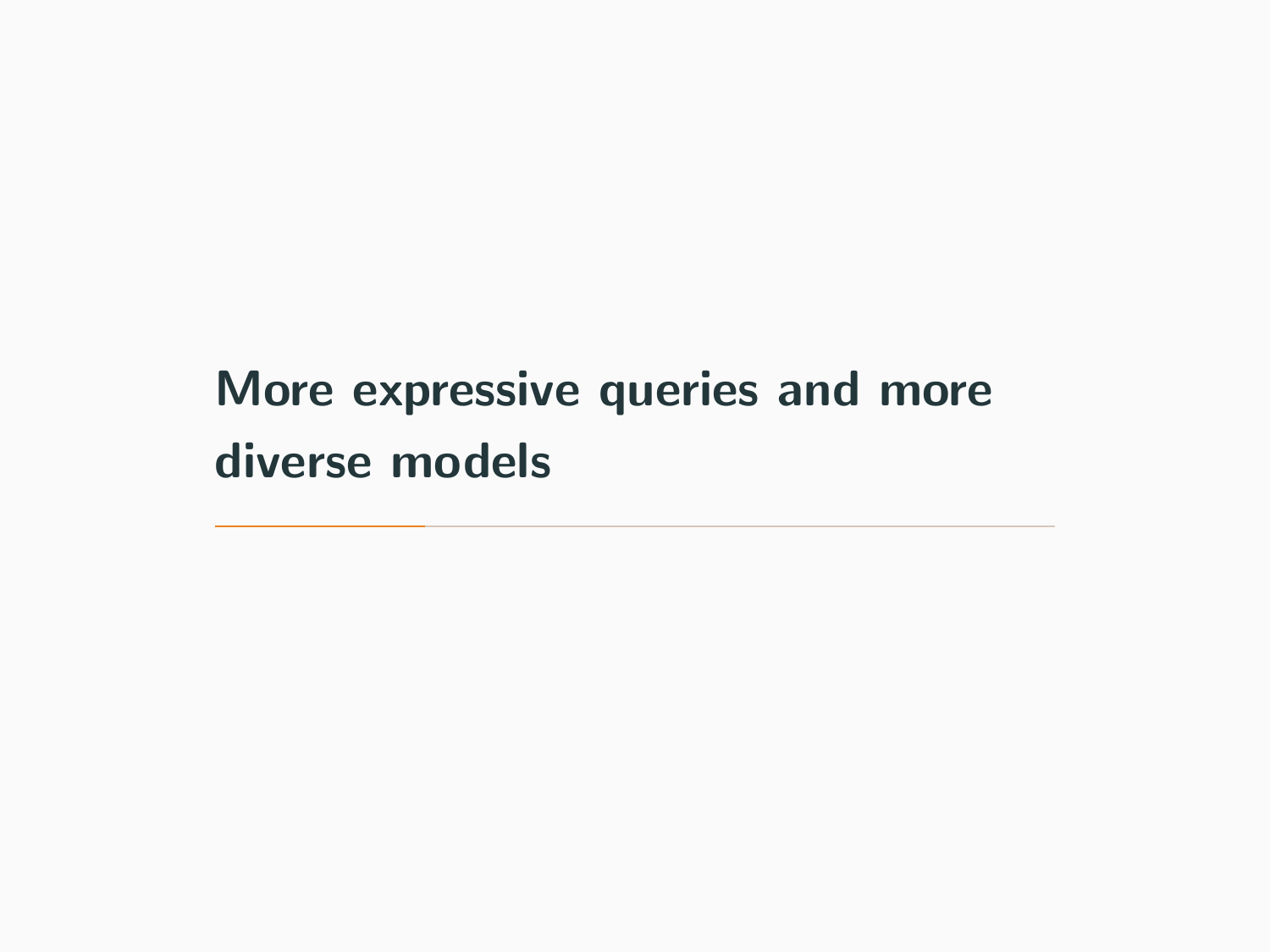## Graph databases and/or recursive queries

How to efficiently evaluate queries on graph?

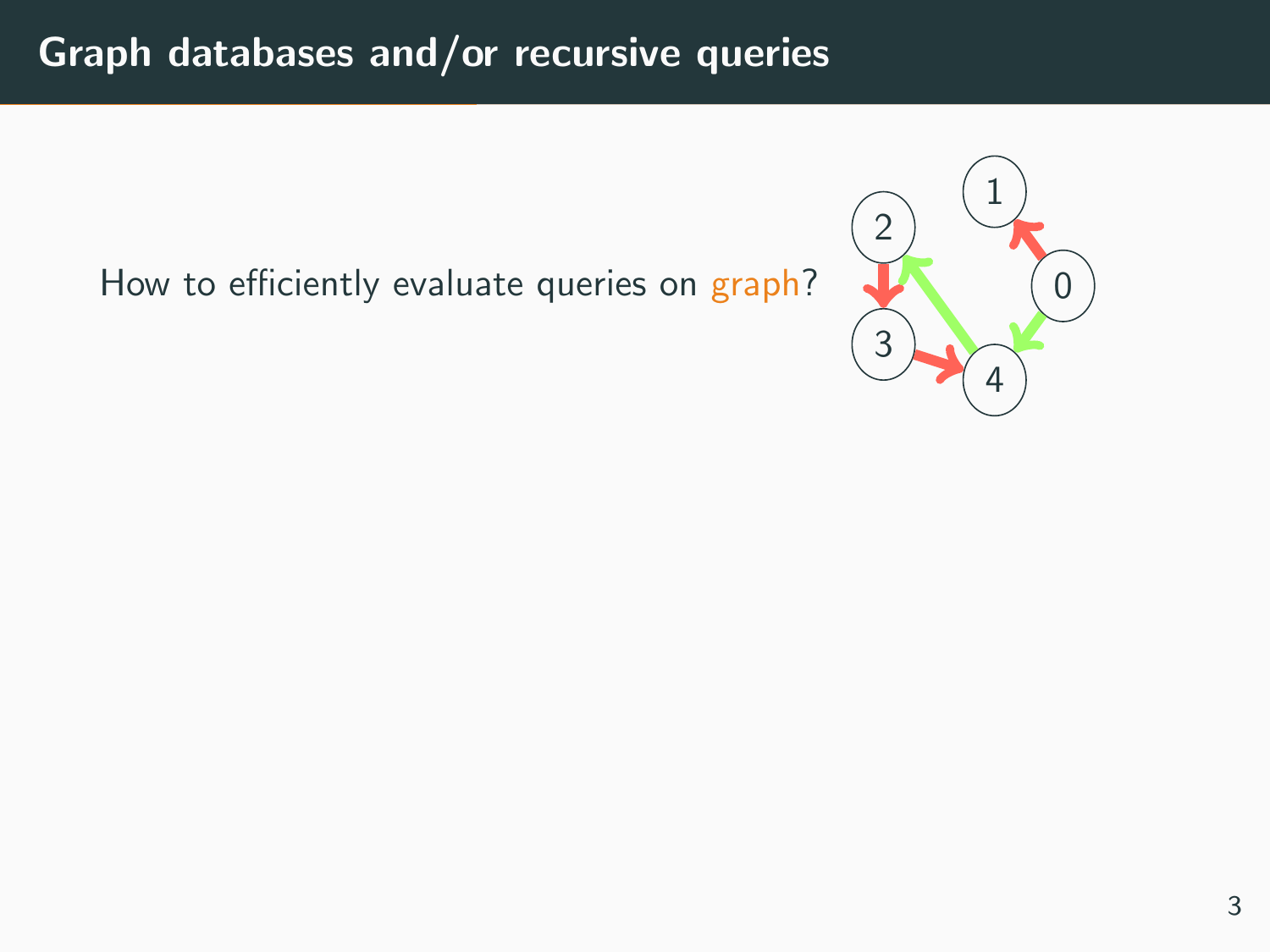### Graph databases and/or recursive queries

How to efficiently evaluate queries on graph?



? $x$  Red/Green<sup>+</sup> ? $y$ 

How to efficiently evaluate Regular Path Queries?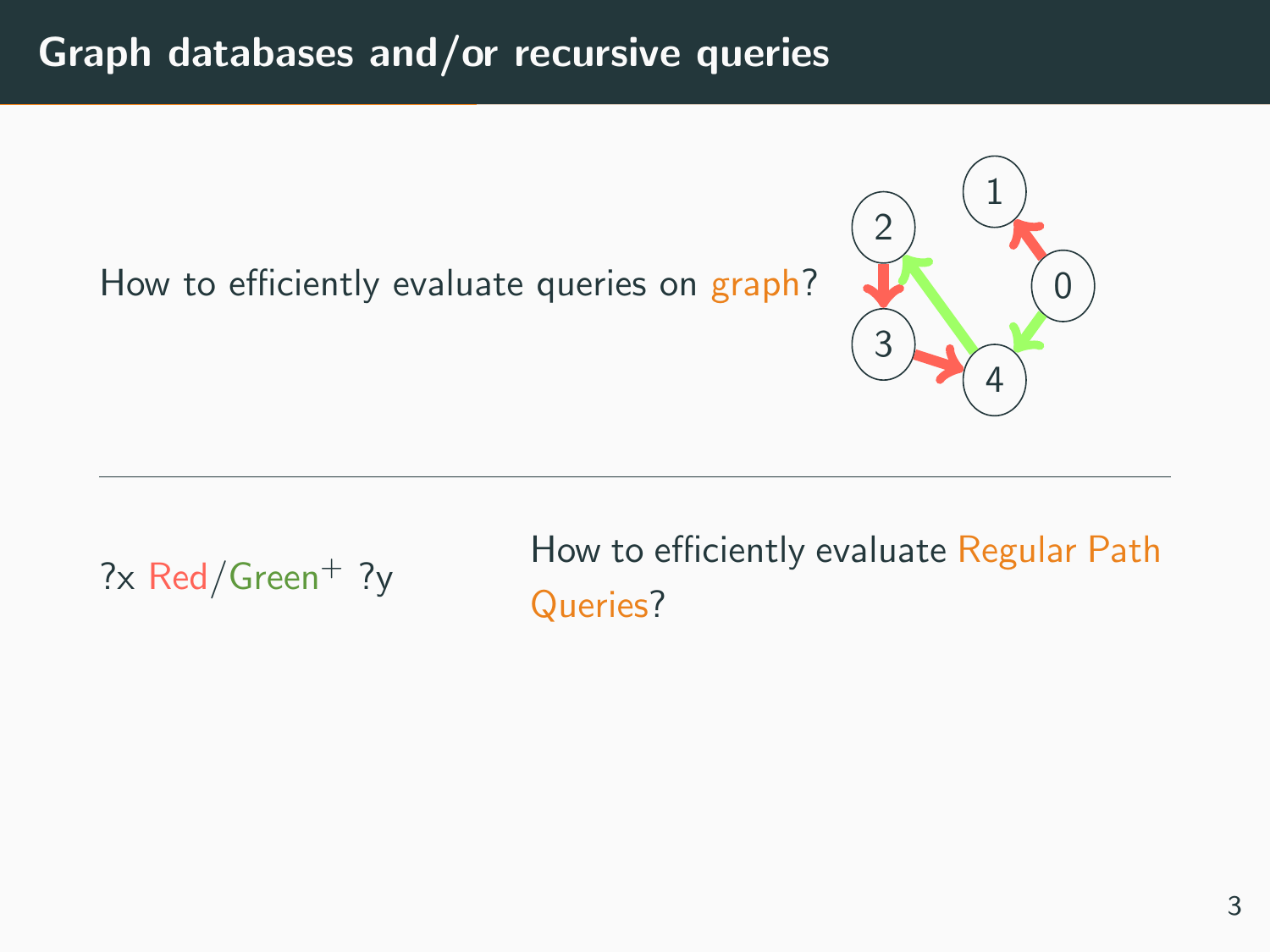## Graph databases and/or recursive queries

How to efficiently evaluate queries on graph?



? $x$  Red/Green<sup>+</sup> ? $y$ 

How to efficiently evaluate Regular Path Queries?

#### How to efficiently evaluate relational queries with recursion?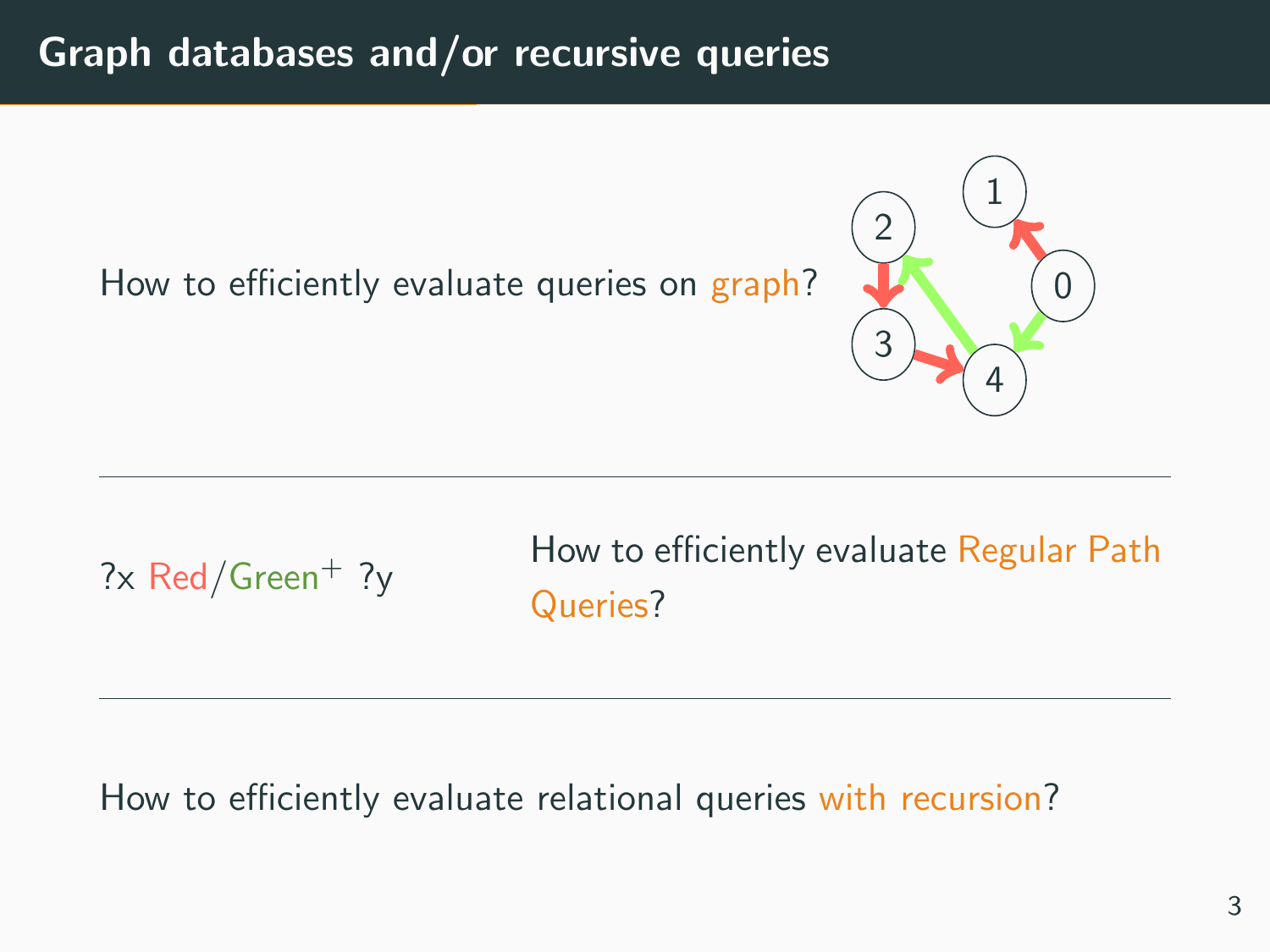# <span id="page-7-0"></span>[Enumeration algorithms for query](#page-7-0) [evaluation](#page-7-0)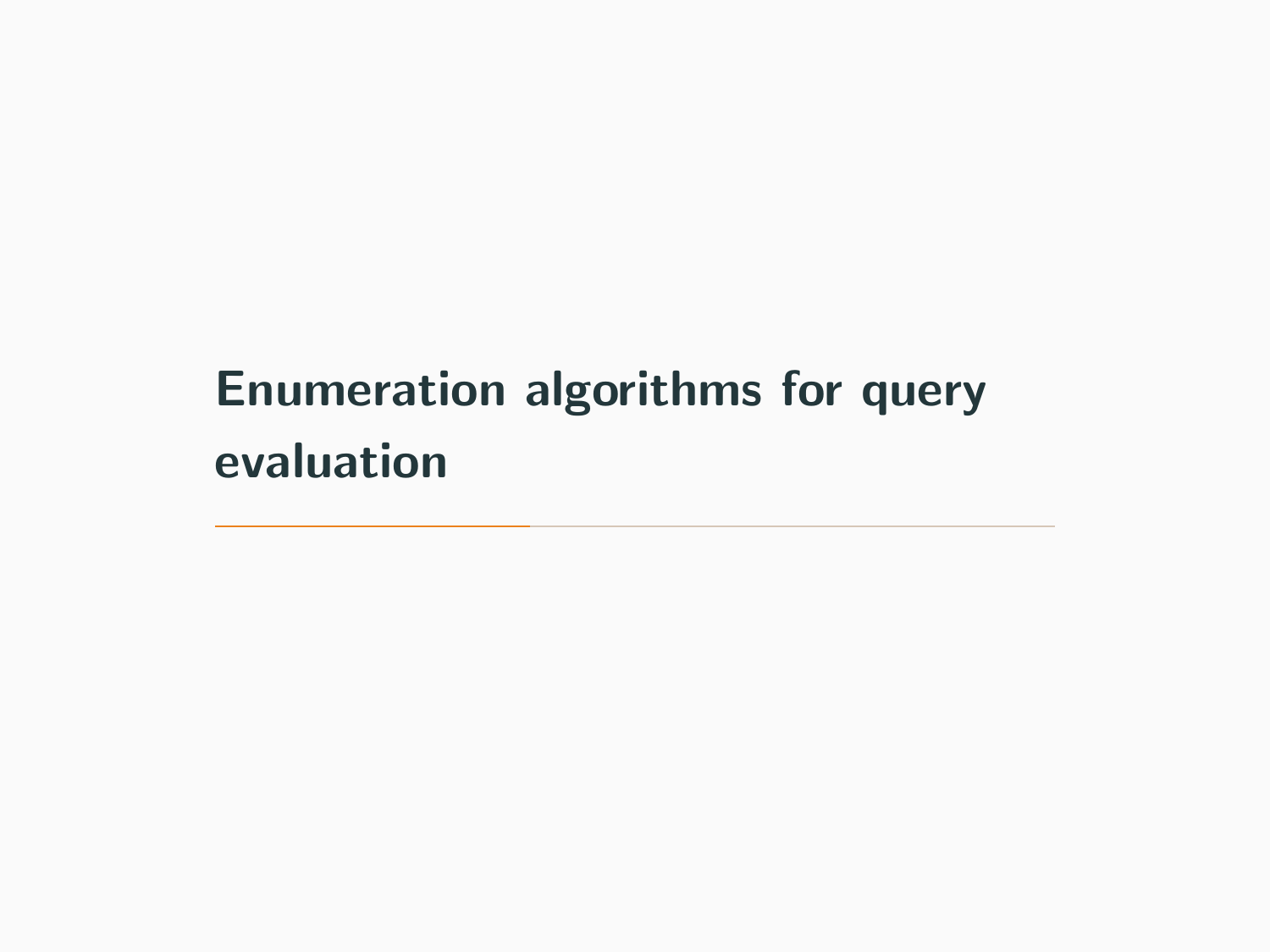#### Problem

Outputting all solutions to a query might take a very long time.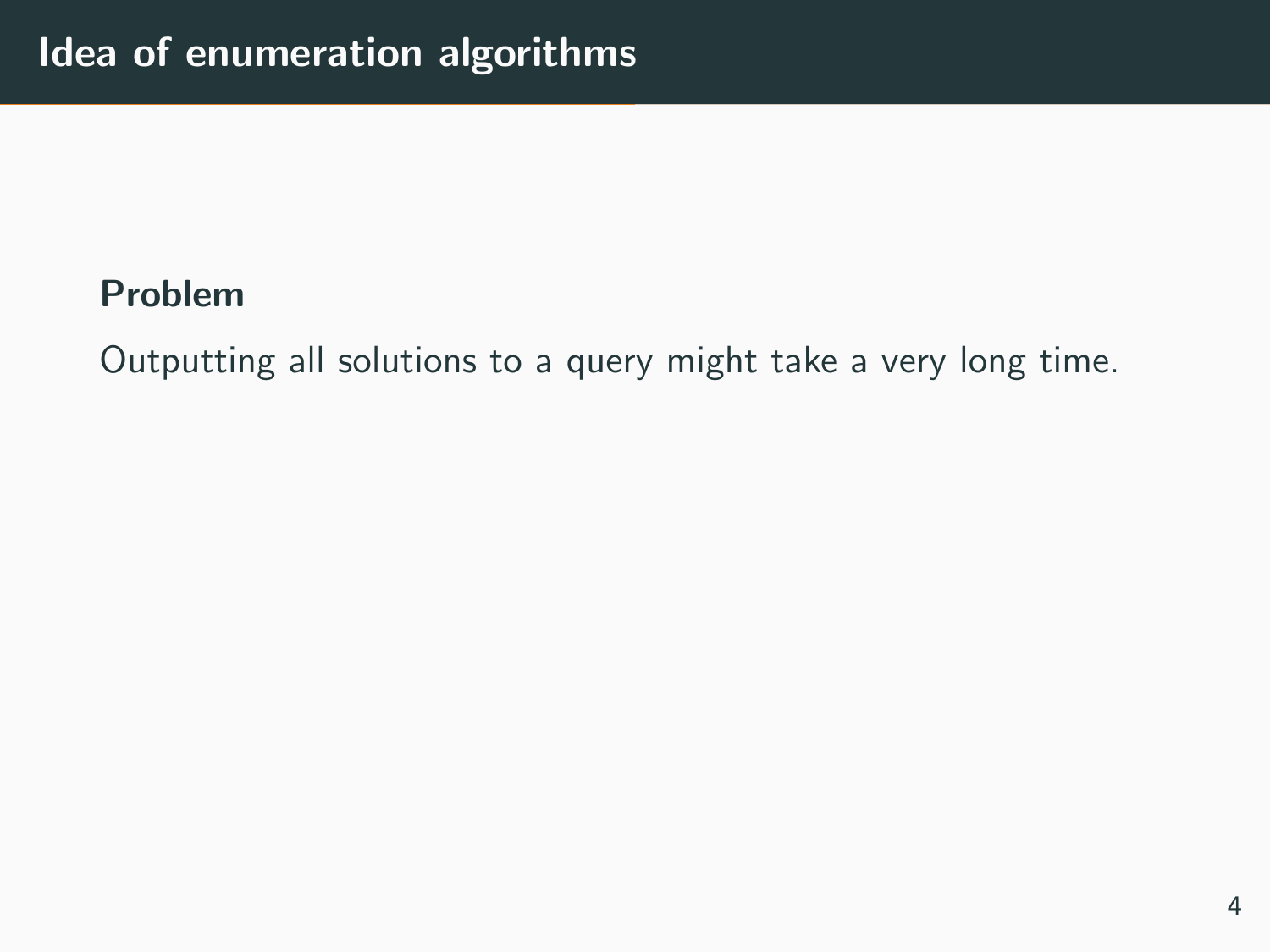#### Problem

Outputting all solutions to a query might take a very long time.

### Solution

Consider solutions that read the input and then output solutions one by one.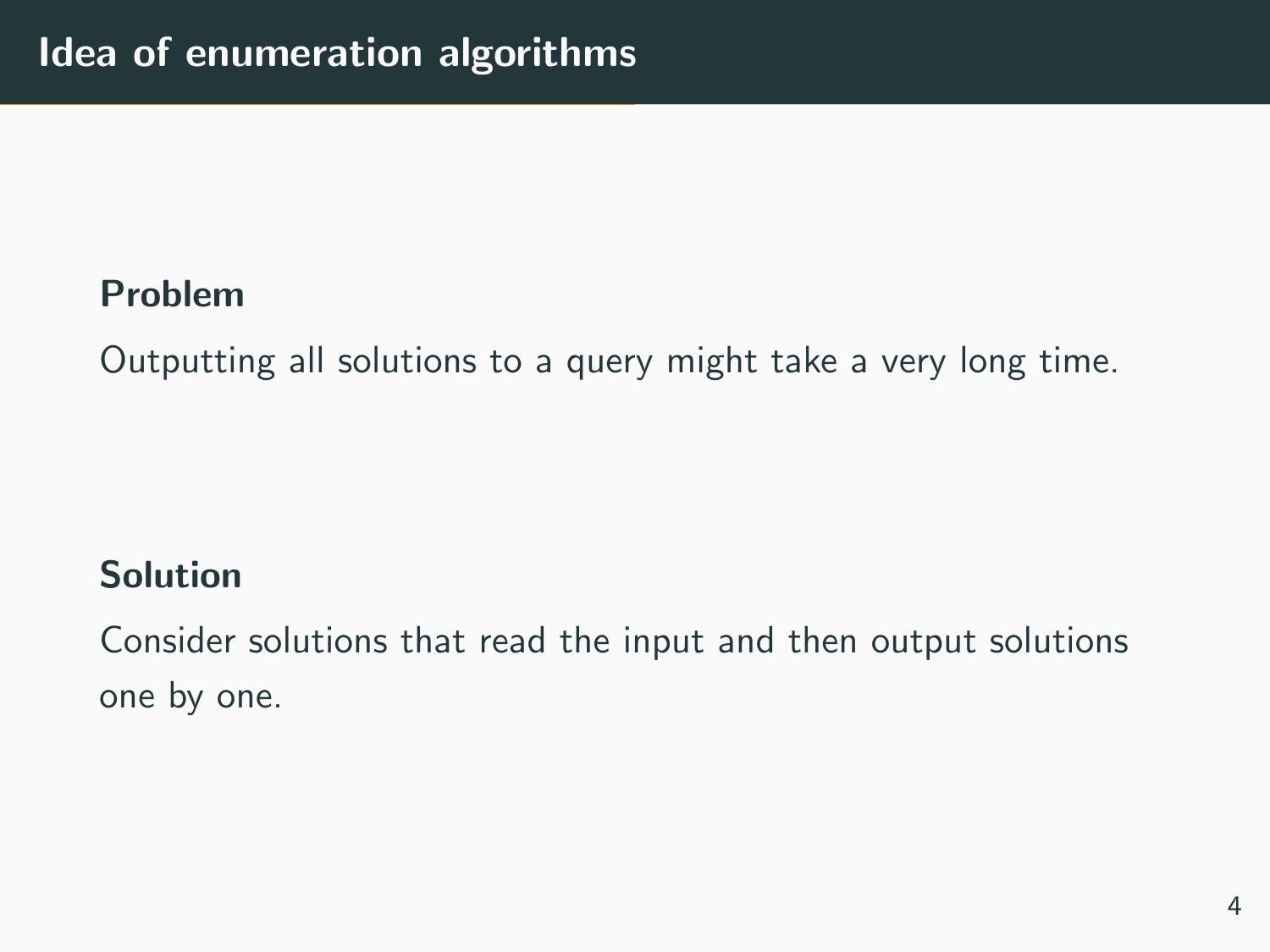#### Input

A string or a sequence of events or a stream of events:

$$
E_1E_2\ldots E_k
$$

## Query

A "string pattern" (typically a regular expression).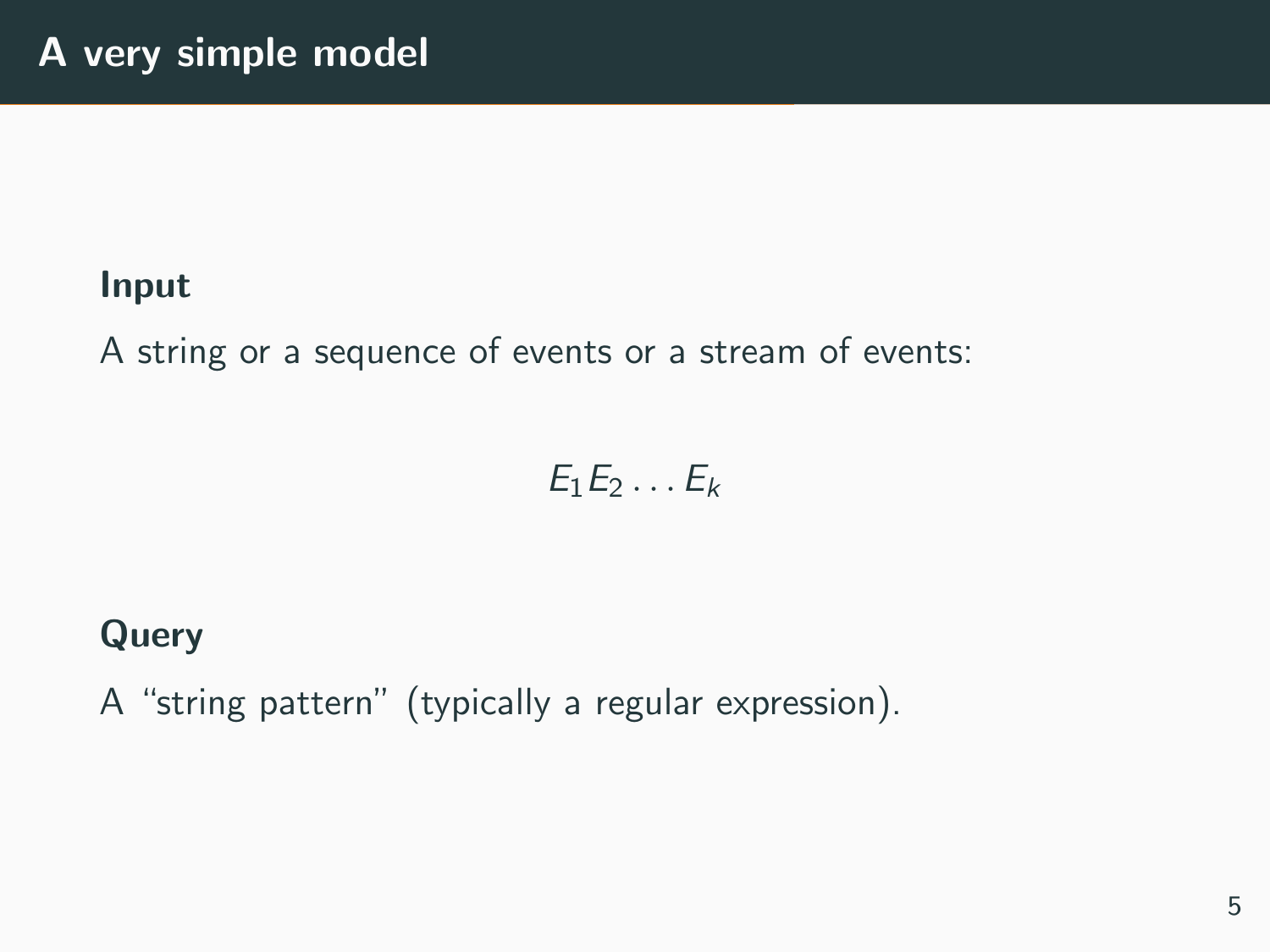#### Our results

#### Recent

We can enumerate with linear preprocessing and constant delay when the pattern is regular.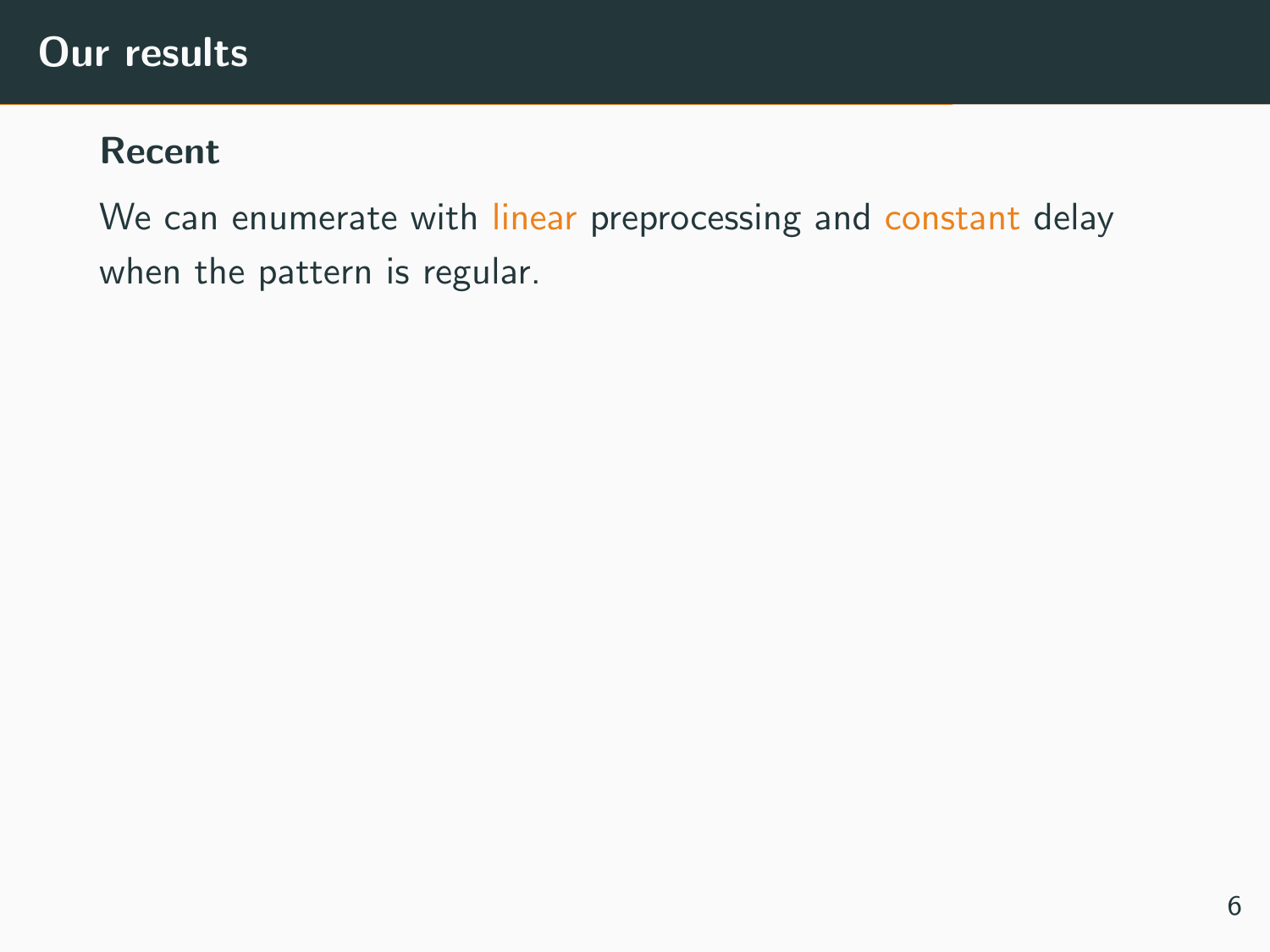#### Recent

We can enumerate with linear preprocessing and constant delay when the pattern is regular.

#### New

With a regular expression that "scores" each solution, we can enumerate in score order with linear preprocessing and logarithmic delay.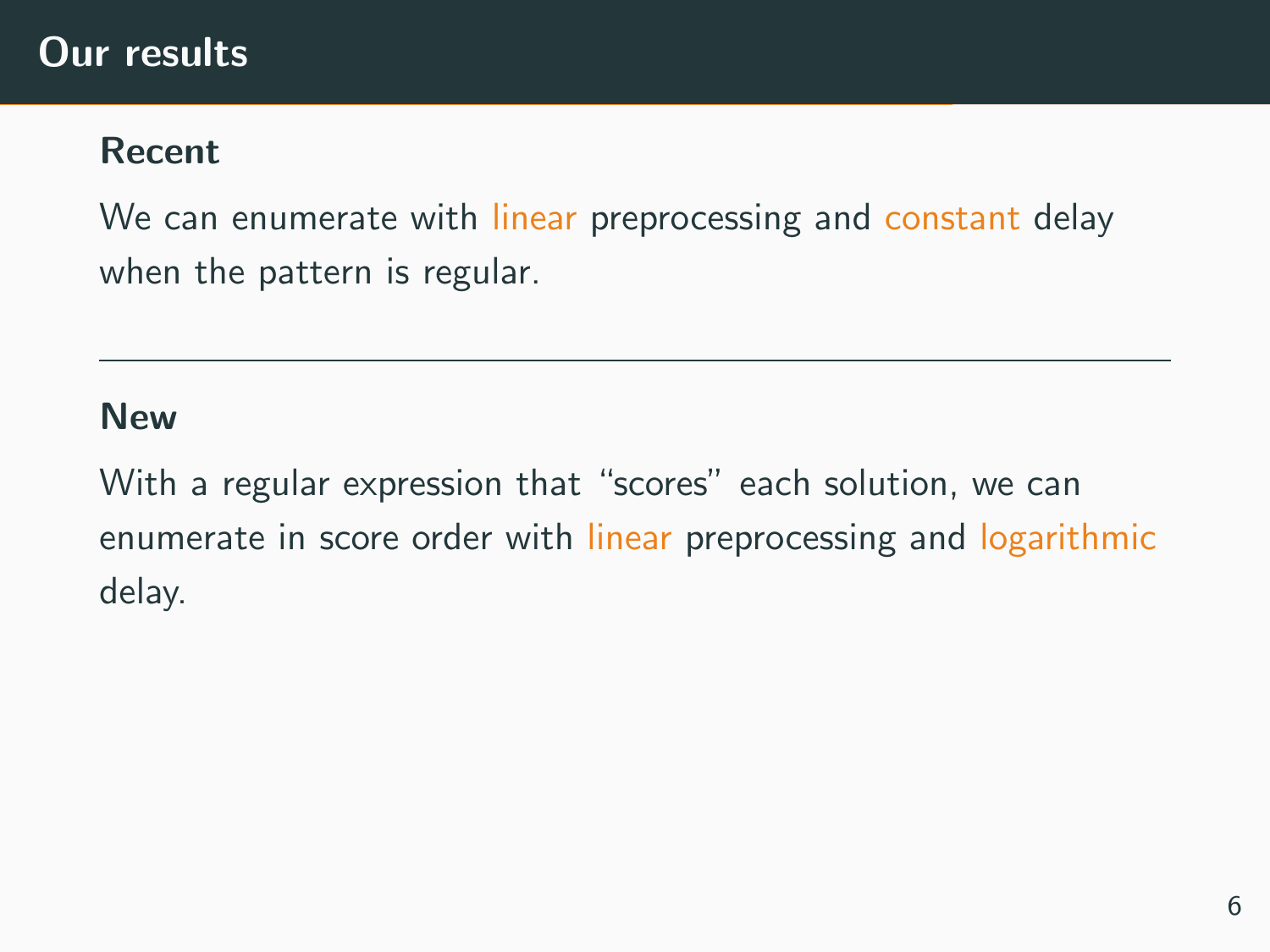#### Recent

We can enumerate with linear preprocessing and constant delay when the pattern is regular.

#### New

With a regular expression that "scores" each solution, we can enumerate in score order with linear preprocessing and logarithmic delay.

#### Future 1

We can improve the above bound to constant delay.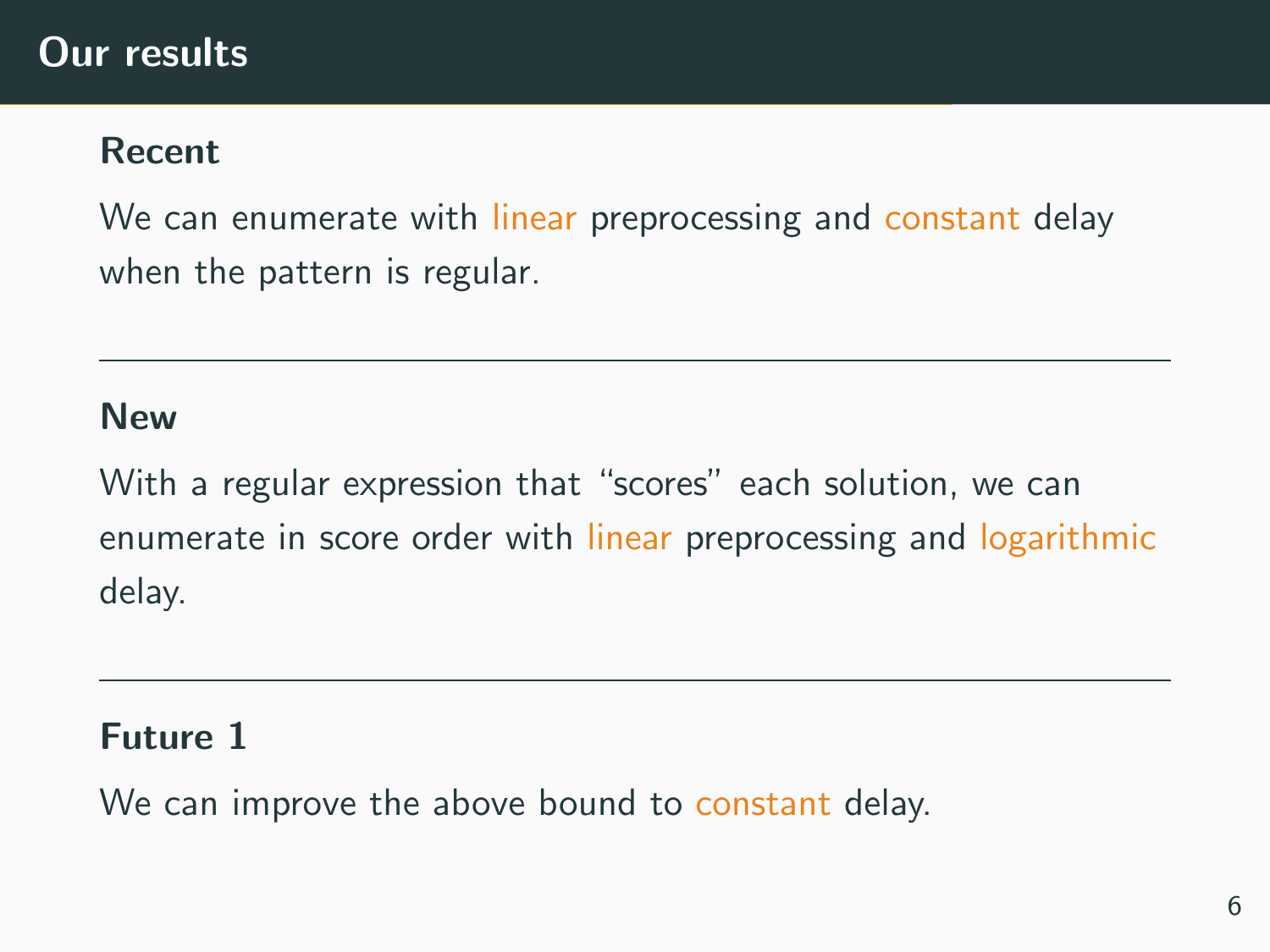#### New

With a regular expression that "scores" each solution, we can enumerate in score order with linear preprocessing and logarithmic delay.

#### Future 1

We can improve the above bound to constant delay.

#### Future 2

We can enumerate with linear preprocessing and constant delay when the pattern is deterministic context-free.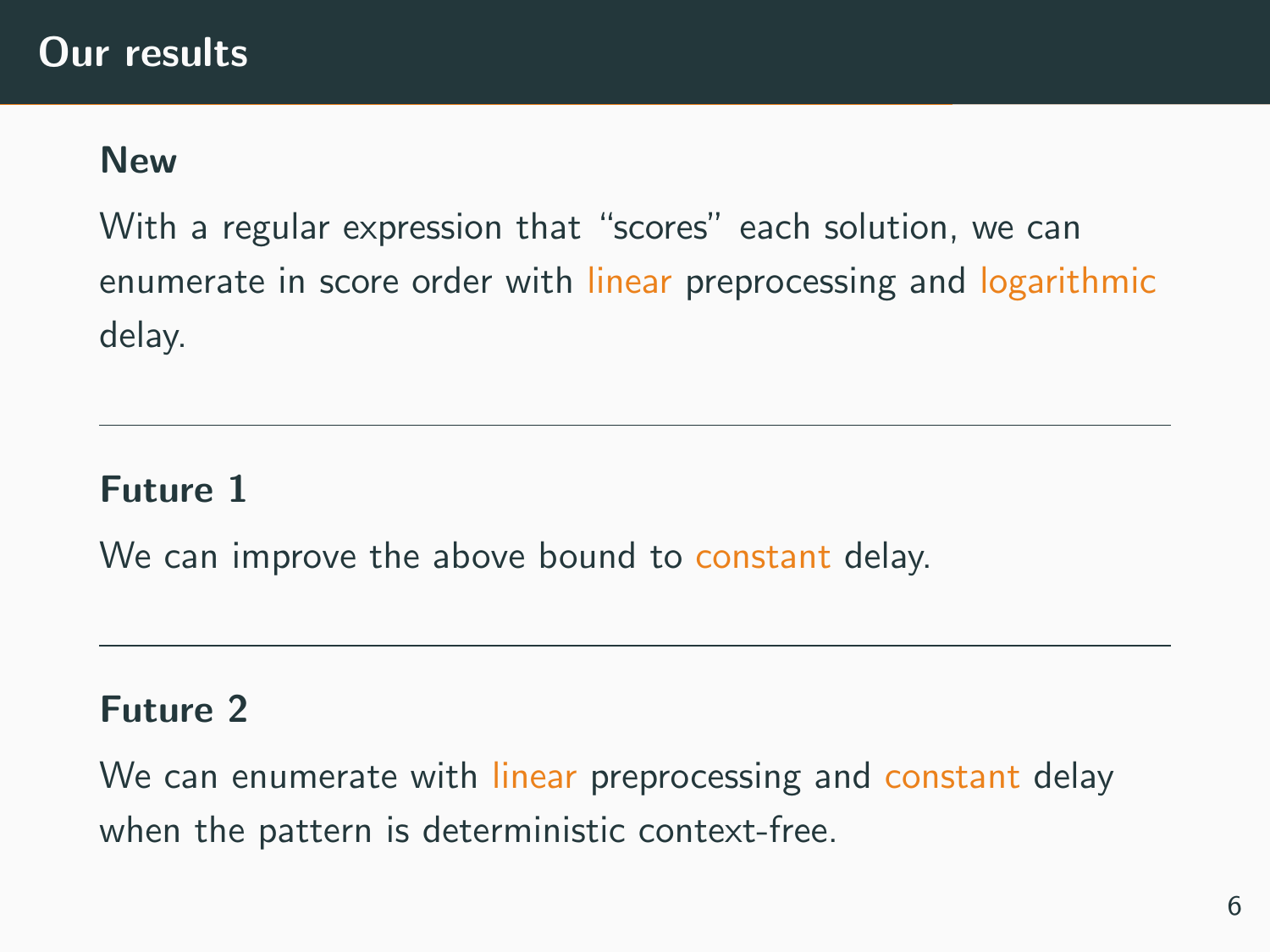#### Side project on the transdichotomous RAM model

What really takes constant time? Is division allowed? etc.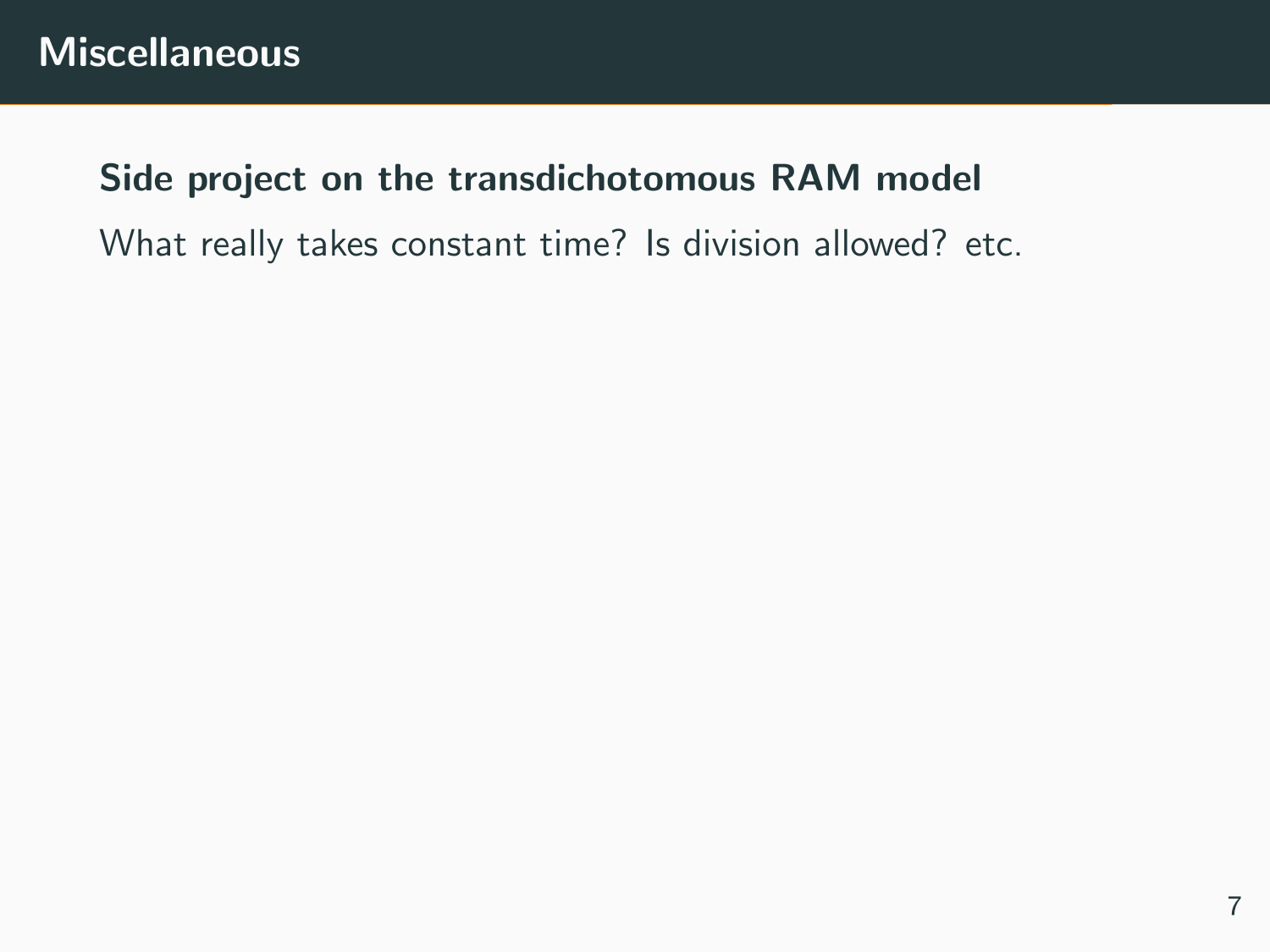#### Side project on the transdichotomous RAM model

What really takes constant time? Is division allowed? etc.

#### Side project on ontologies and reasoning

Can we publish and make sure that it does not reveal secrets?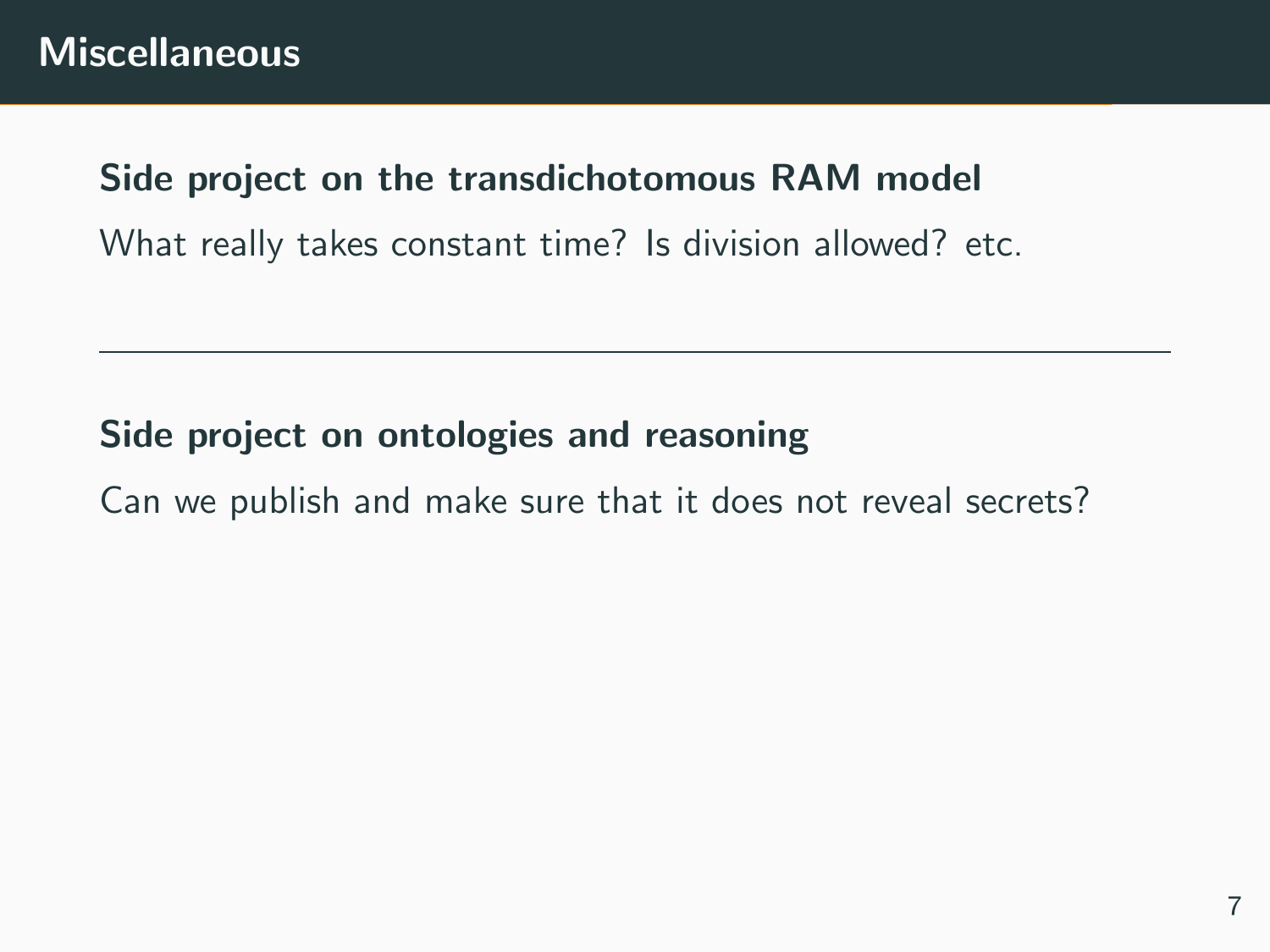#### Side project on the transdichotomous RAM model

What really takes constant time? Is division allowed? etc.

#### Side project on ontologies and reasoning

Can we publish and make sure that it does not reveal secrets?

#### Side project on updating strings

We have a string S and updates "change letter to  $c$  at position  $k$ " what properties we can check efficiently on S after updates.